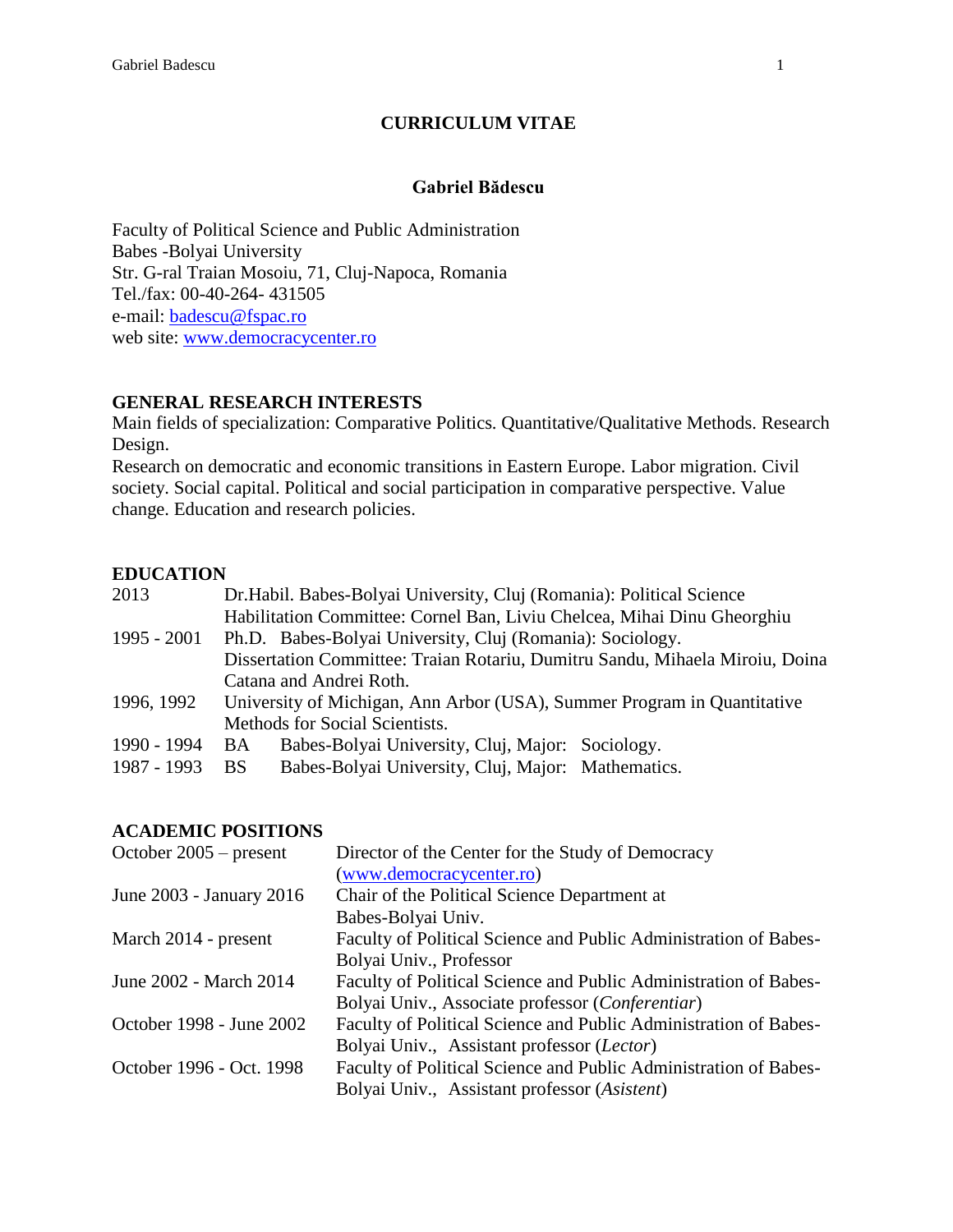| September 1993 - July 1996 Department of Sociology of Babes-Bolyai Univ., |
|---------------------------------------------------------------------------|
| instructor ( <i>preparator</i> ).                                         |
| July 1993 - September 1993 Laboratory of Sociology of Babes-Bolyai Univ., |
| research assistant.                                                       |

## **TEACHING EXPERIENCE**

- Research methods (Quantitative methods, Research design)
- Public policy analysis
- Political culture and social capital in the post-communist countries
- Civil society and political participation in Romania
- Demography

## **OTHER ACTIVITIES**

Member of the Romanian National Research Council, 2011-2013

President of the Romanian Agency of Governmental Strategies, Secretary of State. 2009-2010 Coordinator of the Research Design and Data Analysis Master Program, 2006 -

Board member of the Centre for Research on Culture [\(www.culturadata.ro\)](http://www.culturadata.ro/), 2010-2013 Editor-in-Chief of the Studia Politica Babeş-Bolyai Journal, 2008 -2013

Member of the editorial board of DemocratieUBB [\(www.democratieUBB.ro\)](http://www.democratieubb.ro/), Cogitus

[\(www.cogitus.ro\)](http://www.cogitus.ro/), Romanian Journal of Political Science.

Member of the advisory board of the Journal of Comparative Research in Anthropology and Sociology [\(www.compaso.ro\)](http://www.compaso.ro/)

Co-director of the Romanian National School of Social Statistics, 1998 - 2004 Board member of the Romanian Society of Political Science [\(www.srsp.ro\)](http://www.srsp.ro/), 2006-2008 Member of the "Citizenship, involvement, democracy" scientific network of the European Science Foundation [\(http://www.mzes.uni-mannheim.de/projekte/cid/\)](http://www.mzes.uni-mannheim.de/projekte/cid/)

Board member of the Cluj Community Foundation [\(www.fundatiacomunitaracluj.ro\)](http://www.fundatiacomunitaracluj.ro/), CRDE [\(www.edrc.ro\)](http://www.edrc.ro/), Provobis. National Volunteer Center [\(www.provobis.ro\)](http://www.provobis.ro/), and the Noi Orizonturi Associations [\(www.noi-orizonturi.ro\)](http://www.noi-orizonturi.ro/)

Reviewer for the International Political Science Review, Romanian Journal of Society and Politics, Nationalism and Ethnic Politics, Acta Politica, Journal of Politics, Journal of Applied Quantitative Methods, World Development, Scandinavian Political Studies, Europe-Asia Studies.

# **AWARDS AND FELLOWSHIPS**

- 2015 Babes-Bolyai University Award for Excellency in Research
- 2008 Profesor Bologna teaching award.
- 2007 Babes-Bolyai University Research Award
- 2005 King-Groza Award of the Romanian Society of Political Science
- 2005 The Romanian Regional Development Agency Award of Excellence
- 2005 Babes-Bolyai University Award for Excellency in Research
- 2004 Fulbright post-doctoral research fellowship
- 2004 Occasional Lecture Program Travel Award offered by the Council for International Exchange of Scholars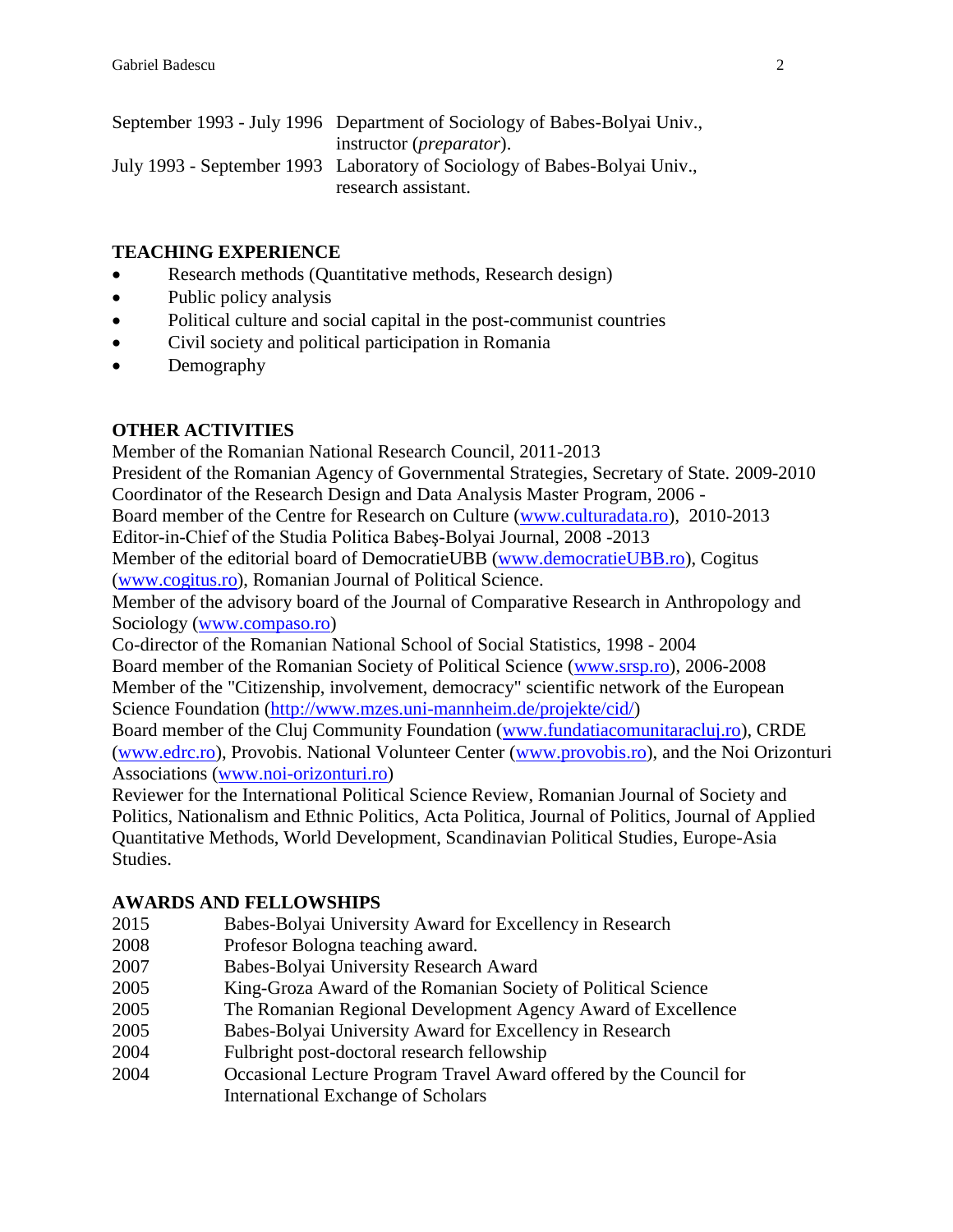| 2001-2004   | <b>Central European University Research Fellowship</b>                             |
|-------------|------------------------------------------------------------------------------------|
| 2002        | Transylvanian Leadership fellowship offered by Michigan State University, USA,     |
|             | in view of professional exchange and development of leadership capacity,           |
|             | November 2001                                                                      |
| 2000        | Local Government Initiative grant for organizing an international workshop:        |
|             | "Social capital and policies in the former communist countries", Cluj, January 14- |
|             | 16, 2000.                                                                          |
| 1999        | American Political Science Association Senior Scholar International Travel Grant.  |
| 1999-2000   | Open Society Foundation support grant for completing the last year of Ph.D. thesis |
| 1998-1999   | International Fellowship of Open Society Institute – Budapest.                     |
| 1996, 1997, |                                                                                    |
| 1998, 1999  | International Research and Exchanges Board travel grants                           |

# **PUBLICATIONS**

### **Books**

- **Bădescu, Gabriel**. 2013. Social Capital and Public Participation. Bucuresti: Tritonic Press. 2013. 138p ISBN 978-606-8536-20-0
- **Bădescu, Gabriel**. 2011. Associations and Democracy in Romania. (ed.) Cluj: Accent Press. 2011, 329p ISBN 978-606-561-029-3
- **Bădescu, Gabriel**, Mircea Comșa, Andrei Gheorghiță, Cristina Stănuș, Claudiu Tufiș. 2010. Implicarea civică și politică a tinerilor. Constanța: Editura Dobrogea. ISBN 978-606-565- 013-8
- **Bădescu, Gabriel**, Mircea Kivu, Monica Robotin. 2005. (eds.) Barometrul relatiilor etnice: 1994-2002. O perspectiva asupra climatului interetnic in Romania. (The Ethnic Barometer: 1994-2002. A Perspective on the ethnic context in Romania). (eds.). Cluj: Centrul de Resurse pentru Diversitate Etnoculturala. 2005. 174p ISBN 973-86239-4-4
- **Bădescu, Gabriel**, Eric Uslaner. 2003. (eds.) Social capital and the transition to democracy. Routledge: London, 2003, 239p ISBN 0-415-25814-6
- **Bădescu, Gabriel**. 2001. Capital social si participare politica in Romania. (Social capital and political participation in Romania). Cluj-Napoca: Accent Press. 2001. 325p ISBN 973- 85540-0-4
- **Bădescu, Gabriel**. 2000. Die Roma bei den Kommunalwahlen in Rumaenien Juni 2000 (Roma population in the 2000 Romanian local elections). Resita: InterGraf Verlag. 98p ISBN 973- 97258-3-10
- Rotariu, Traian (coord.), **Gabriel Bădescu**, Irina Culic, Elemer Mezei, Cornelia Muresan. Metode statistice aplicate in stiintele sociale (Statistical methods applied in social sciences). Iasi: Polirom. 1999 and 2001. 334p ISBN 973-683-200-7

# **Articles and chapters**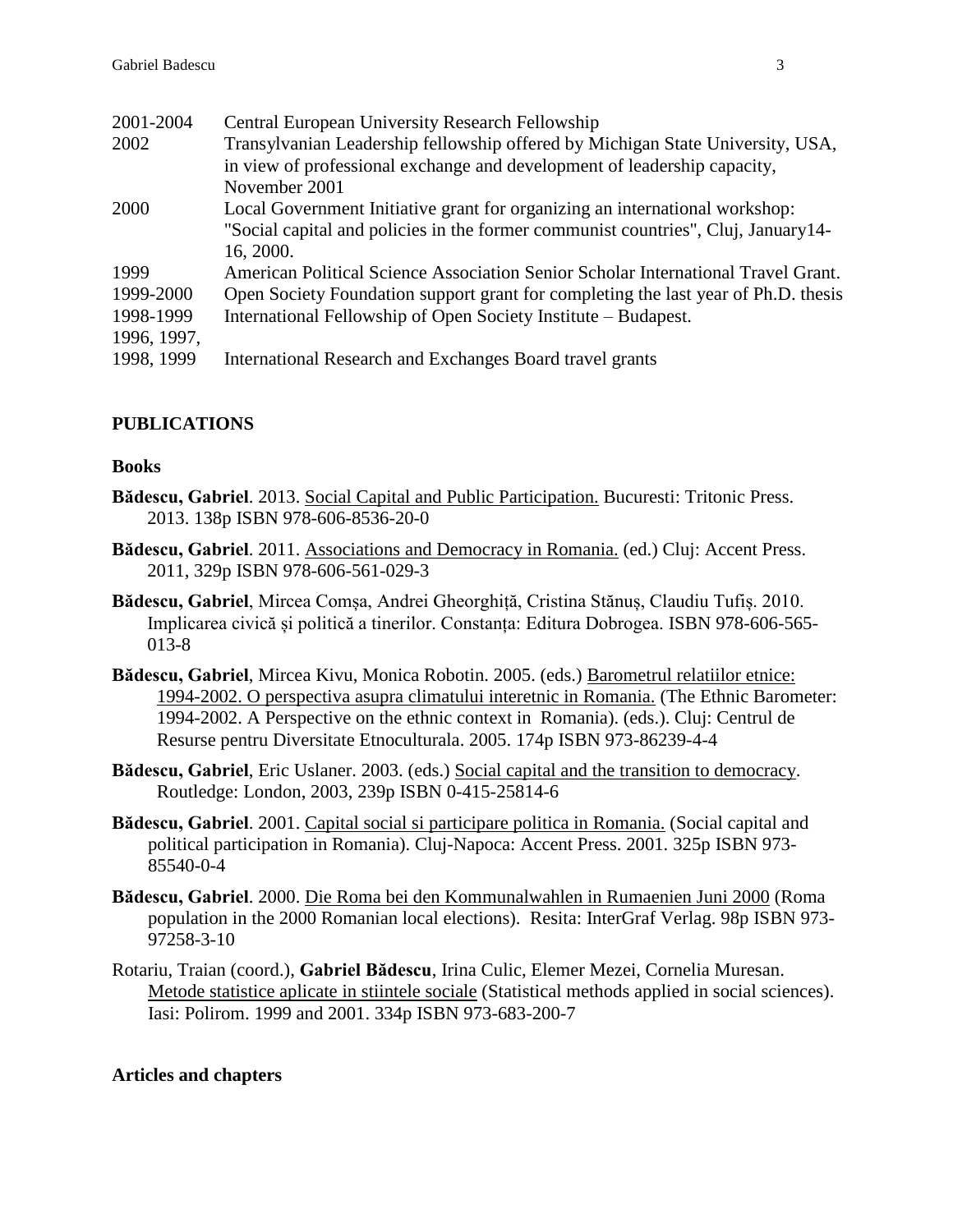- **Bădescu, Gabriel**, Paul Sum. 2015. Generalized trust and diversity in the classroom: a longitudinal study of Romanian adolescents. Communist and Postcommunist Studies. Vol. 48, Issue 1: March 2015, 33-41.<http://dx.doi.org/10.1016/j.postcomstud.2015.01.004>
- Jan van Deth, **Gabriel Bădescu**, Bob Edwards, Rosemary Leonard, Alisa Moldavanova, Michael Woolcock. Associations and social capital, social networks and social exchange. Ch. 62. of the Palgrave Research Handbook of Volunteering and Nonprofit Associations. in press.
- **Bădescu, Gabriel**, Daniela Angi. 2015. The political resocialization of Romanian migrants. forthcoming in Psychological Research.
- Robert Ives, **Gabriel Badescu**. 2015. Romanian scholarly productivity: Recent history and recommendations. Higher Education Research & Development. Vol. 34, Issue 5. : DOI: 10.1080/07294360.2015.1011094
- **Bădescu, Gabriel** and Daniela Angi. 2014. Media commitments and trust in europe. Effects of media systems on generalized and institutional trust. The NISPAcee Journal of Public Administration and Policy. Vol. VIII. No. 2. Winter 2014-2015, 13-45
- Burean, Toma, **Gabriel Badescu**. 2014. Voices of Discontent: Student Protest Participation in Romania. Communist and Postcommunist Studies. Vol. 47, Issues 3-4, 385-397. DOI: 10.1016/j.postcomstud.2014.10.004
- Burean, Toma, **Gabriel Bădescu** and Horia Lupu. 2014. The 2014 European elections in Romania. Political Preferences 9/2014. 57-76.
- Sum, Paul and **Gabriel Badescu**.2014. Culture and Experience: Generalized Trust among Romanian Migrants in Italy and Spain. Politics in Central Europe. Vol. 10, No. 3. 2014
- Burean, Toma, **Gabriel Badescu**. 2014. The Effects of Economic Crisis and Austerity Measures on Political Culture in Romania. Research in Social Change. Vol.6, No.1. 2014. 5-43
- Burean, Toma, Csongor Erno Szocs, **Gabriel Badescu**. 2014. The long lasting effects of the economic crisis on political culture. Politics in Central Europe. Vol. 10, No. 1. 2014. 7-24
- **Bădescu, Gabriel**. 2011. Corruption, Education, and Political Culture in Romania. in Ronald F. King and Paul E. Sum, eds. Romania under Basescu: Aspirations, Achievements, and Frustrations during his First Presidential Term, Lanham, MD: Lexington Books. 221-239. 2011. ISBN 9780739148563 0739148567
- **Bădescu, Gabriel**, Daniel Pop. 2011. Introduction: Education Policy and Equal Education Opportunities. in Education Policy and Equal Education Opportunities. New York: Open Society Foundations. 2011, 17-53.
- **Bădescu, Gabriel**. 2011. Democratic Effects of Civic Engagement: Lessons from Eastern Europe. in G. Badescu (ed.) Associations and Democracy in Romania. (ed.) Cluj: Accent Press. 2011
- **Bădescu, Gabriel**, Bogdan Radu. 2010. Explaining Political Participation in East Central Europe. (with Bogdan Radu) in Loek Halman and Malina Voicu (eds.). Mapping value orientations in Central and Eastern Europe. Brill Academic Publishers. 2010, 169-194. ISBN 9789004185623 9004185623
- **Bădescu, Gabriel**. 2009. Democracy and Associations in an Ex-Communist Country. Contributions of Volunteering oo The Romanian Democratic Development. Eirene. 2009.
- **Bădescu, Gabriel**, Oana Stoian and Andra Tanase. 2007. Cultural Effects of Labor Migration in Romania. Est-Ovest. Rivista di studi sull'integrazione europea. No. 6, vol. 37, 131-153.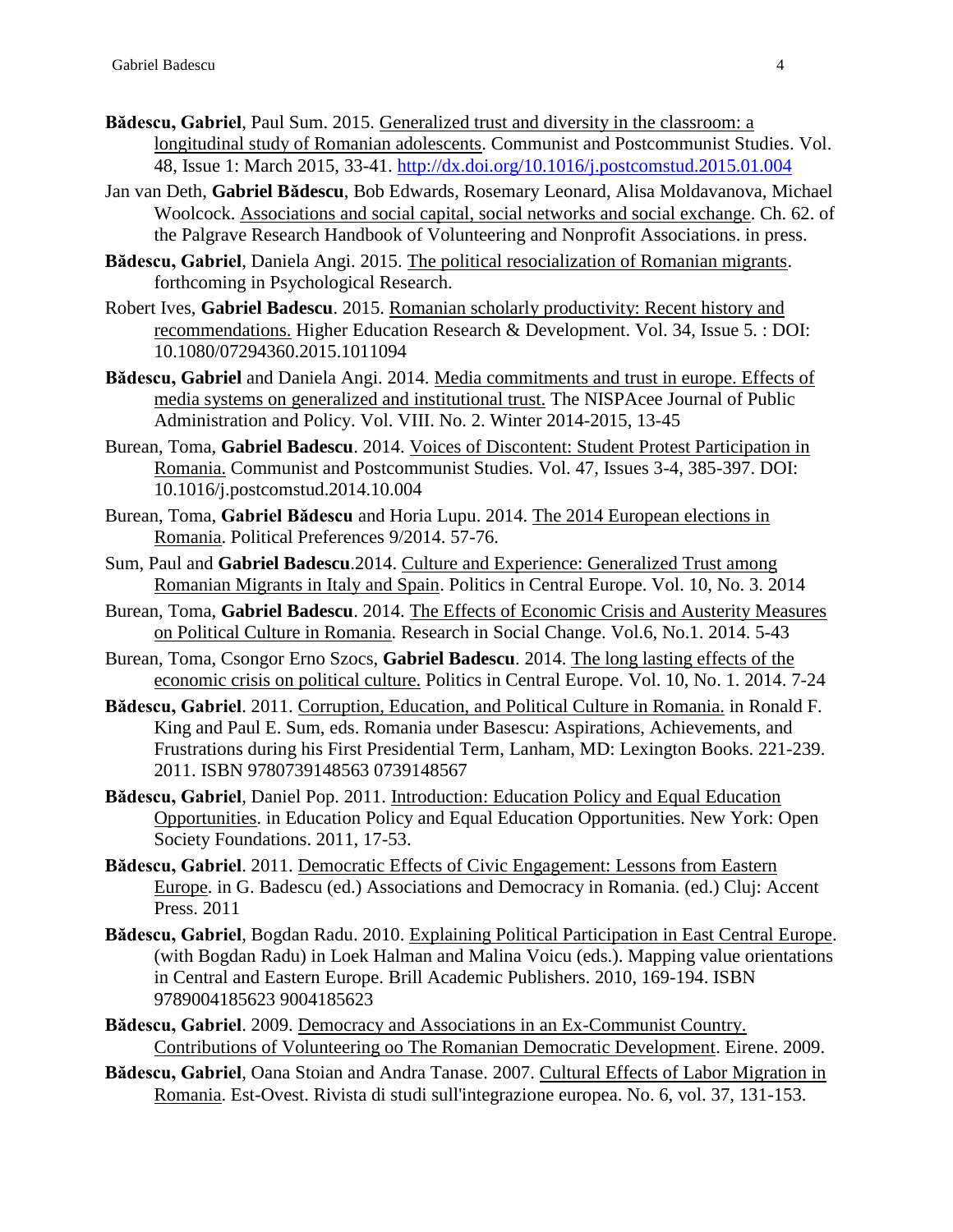2007. (translated in republished in R. Anghel and I. Horvath. 2009. Sociologia migratiei. Teorii si studii de caz romanesti. Polirom)

- Sum, Paul, **Gabriel Bădescu**, 2009. Coming Home: First and Second Order Effects of Returning Migrants on Romanian Economic Development through the Changing Dynamics of Social Capital. Romanian Journal of Communication and Public Relations. Vol. 11, no. 3. 17-37. 2009
- **Bădescu, Gabriel**, Toma Burean. 2008. Internet Use and Youth Political Participation: A Three-Country Study. in Maria Diaconescu (ed.). Teenagers' Actions and Interactions Online. Cluj University Press. p. 131-147. 2008.
- **Bădescu, Gabriel**, Katja Neller. 2007. Associational Involvement. in Jan van Deth, Anders Westholm and Jose Ramon Montero (eds.) Citizenship, Involvement and Democracy in European Democracies: A comparative Analysis. Routledge: 158-188. 2007
- **Bădescu, Gabriel**. 2007. Better Democrats in Bulgaria and Romania by EU Enlargement? in Chong-ko Peter Tzou (ed.) The Fifth Enlargement of the EU. Challenge and Perspective. Taipei: Tamkang University. 21-49. 2007
- **Bădescu, Gabriel**. 2006. Historical and cultural borderlines in eastern Europe. in Hans-Dieter Klingemann (ed.). Democracy and Political Culture in Eastern Europe. Routledge. 85-98. 2006
- **Bădescu, Gabriel**. 2006. Trust, Corruption and Tax Evasion in Romania. in Hayoz, Nicolas; Hug, Simon (eds.). Tax Evasion, Trust and State Capacities. Bern, Peter Lang. 2006.
- Bădescu, Gabriel. 2006. Impactul educatiei electorale în comunități multietnice din România (The Impact of Electoral Education in Romanian Multiethnic Communities). Studia Universitatis Babeş-Bolyai Politica. LI, 1, 91-115. 2006.
- **Bădescu, Gabriel**. 2006. Better citizens by international labor migration? The Romanian Journal of Society and Politics. Vol. 5. No. 2. 65-84, 2006.
- **Bădescu, Gabriel**, Paul Sum. 2005. Historical Legacies, Social Capital and Civil Society: Comparing Romania on a Regional Level. Europe-Asia Studies, Vol. 57, No. 1, PP. 117- 133. 2005
- **Bădescu, Gabriel**. 2005. Şcoala pentru o cultură democratică. (School education for a democratic culture). Şcoala reflexivă. Nr. 5. 2005
- **Bădescu, Gabriel**. 2004. Romanian Labor Migration and Citizenship. in Daniel Pop (ed.) New Patterns of Labor Migration in Central and Eastern Europe. Amm Press. 2004
- Sum, Paul, **Gabriel Bădescu**. 2004. An Evaluation of Six Forms of Political Participation in Romania. with Paul E. Sum. in Henry F. Carey (ed), *Romania since 1989: Politic, Economics and Society.* Lanham: Lexington Books. 2004. 179-195
- **Bădescu, Gabriel**, Eric Uslaner, Paul Sum. 2004. Civil society development and democratic values in Romania and Moldova. East European Politics and Societies. 18.2. 2004. 316-342
- Uslaner, Eric, **Gabriel Bădescu**. 2004. Honesty, Trust, and Legal Norms in the Transition to Democracy: Why Bo Rothstein Is Better Able to Explain Sweden than Romania. in Janos Kornai, Susan Rose-Ackerman and Bo Rothstein (eds), *Creating Social Trust: Problems of Post-Socialist Transition*. Palgrave Macmillan 2004. 31-53
- **Bădescu, Gabriel**. 2004. Culture, Income Tax and Social Inequality in Romania. The Romanian Journal of Society and Politics. Vol. 4. No. 1. 2004. 80-97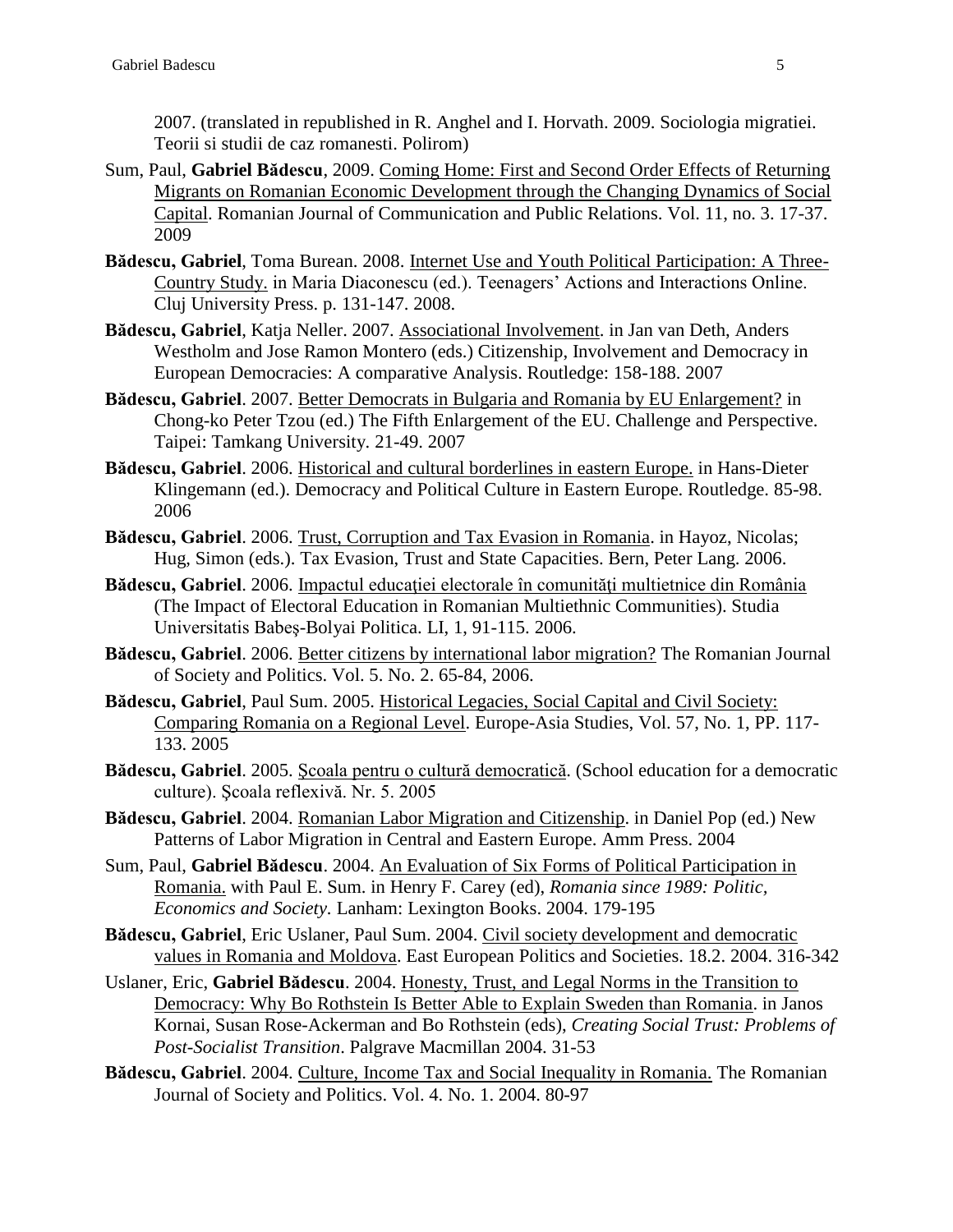- **Bădescu, Gabriel**, Eric Uslaner. 2003. Introduction. in G. Badescu and E. Uslaner (eds.). Social Capital and the Transition to Democracy. London, New-York: Routledge. 2003.
- **Bădescu, Gabriel**. 2003. Social Trust and Democratization in the Post-Communist Societies. in G. Badescu and E. Uslaner (eds.). Social Capital and the Transition to Democracy. London, New-York: Routledge. 2003.
- Uslaner, Eric, **Gabriel Bădescu**. 2003. Legacies and Conflicts: The Challenges to Social Capital in the Democratic Transition. in G. Badescu and E. Uslaner (eds.). Social Capital and the Transition to Democracy. London, New-York: Routledge. 2003
- Mocan, Rodica, Cosmin Marian, **Gabriel Bădescu**. 2006. The democratizing potential of the use of the Internet by political parties in Romania. in Rachel Gibson and Paul Nixon (eds), *Net Gain? Political Parties and the Internet*, Routledge: London, 2003, 161-175
- Bădescu, Gabriel. 2001. A quantitative analysis of roma projects. în V. Anăstăsoaie și D. Tarnovschi. Roma projects in Romania, 1990-2000. CRDE, Cluj-Napoca. 2001.
- **Bădescu, Gabriel**. 2003. Încredere şi democraţie în ţările foste comuniste. Sociologie românească. 1-2. 2003. 109-129
- **Bădescu, Gabriel**. 1999. Miza politică a încrederii. Sociologie româneasca. 2. 1999. 97-123
- **Bădescu, Gabriel**. 1999. Cultură politică şi capital social. Noul Standard International. 2. 1999. 109-129
- **Bădescu, Gabriel**. 1999. Contextual factors of political participation in Romania. EAST, 3, 1999.
- **Bădescu, Gabriel**. 1999. Assessing the role of social capital in public administration reform: the case of developing housing association. The Transylvanian Journal of Public Administration. 1, 1999
- **Bădescu, Gabriel**. 1998. Selecting methods for higher education admission exam. EAST, 1, 1998.
- **Bădescu, Gabriel**. 1997. Phone surveys in elections forecasting. Studia Universitatis Babes-Bolyai, Politologia, 2, 1997.
- **Bădescu, Gabriel**. 1997. Some aspects concerning ethno-nationalism in Transylvania after 1989. Studia Universitatis Babes-Bolyai, Politologia, 1, 1997.
- **Bădescu, Gabriel**. 1993. Changes in the structure of the Romanian Higher Education System and their effect regarding the inequality of schooling chances, with Irina Culic, Studia Universitatis Babes-Bolyai, Sociologia-Politologia,3, 1993.

### **Policy research (Selected)**

- George Jiglãu, **Gabriel Bãdescu** (coordonatori). 2015. Reforma mecanismelor de reprezentare politicã a cetățenilor în România. [http://www.democracycenter.ro/romana/publicatii/rapoarte-de-cercetare/reforma](http://www.democracycenter.ro/romana/publicatii/rapoarte-de-cercetare/reforma-mecanismelor-de-reprezentare-politica-cetateniilor-romania)[mecanismelor-de-reprezentare-politica-cetateniilor-romania](http://www.democracycenter.ro/romana/publicatii/rapoarte-de-cercetare/reforma-mecanismelor-de-reprezentare-politica-cetateniilor-romania)
- Anca Sinea, George Jiglãu, **Gabriel Bãdescu**. 2015. Cum poate România sã previnã amenințările teroriste? [http://www.democracycenter.ro/romana/publicatii/analize-si-opinii/cum-poate](http://www.democracycenter.ro/romana/publicatii/analize-si-opinii/cum-poate-romania-sa-previna-amenintarile-teroriste)[romania-sa-previna-amenintarile-teroriste](http://www.democracycenter.ro/romana/publicatii/analize-si-opinii/cum-poate-romania-sa-previna-amenintarile-teroriste)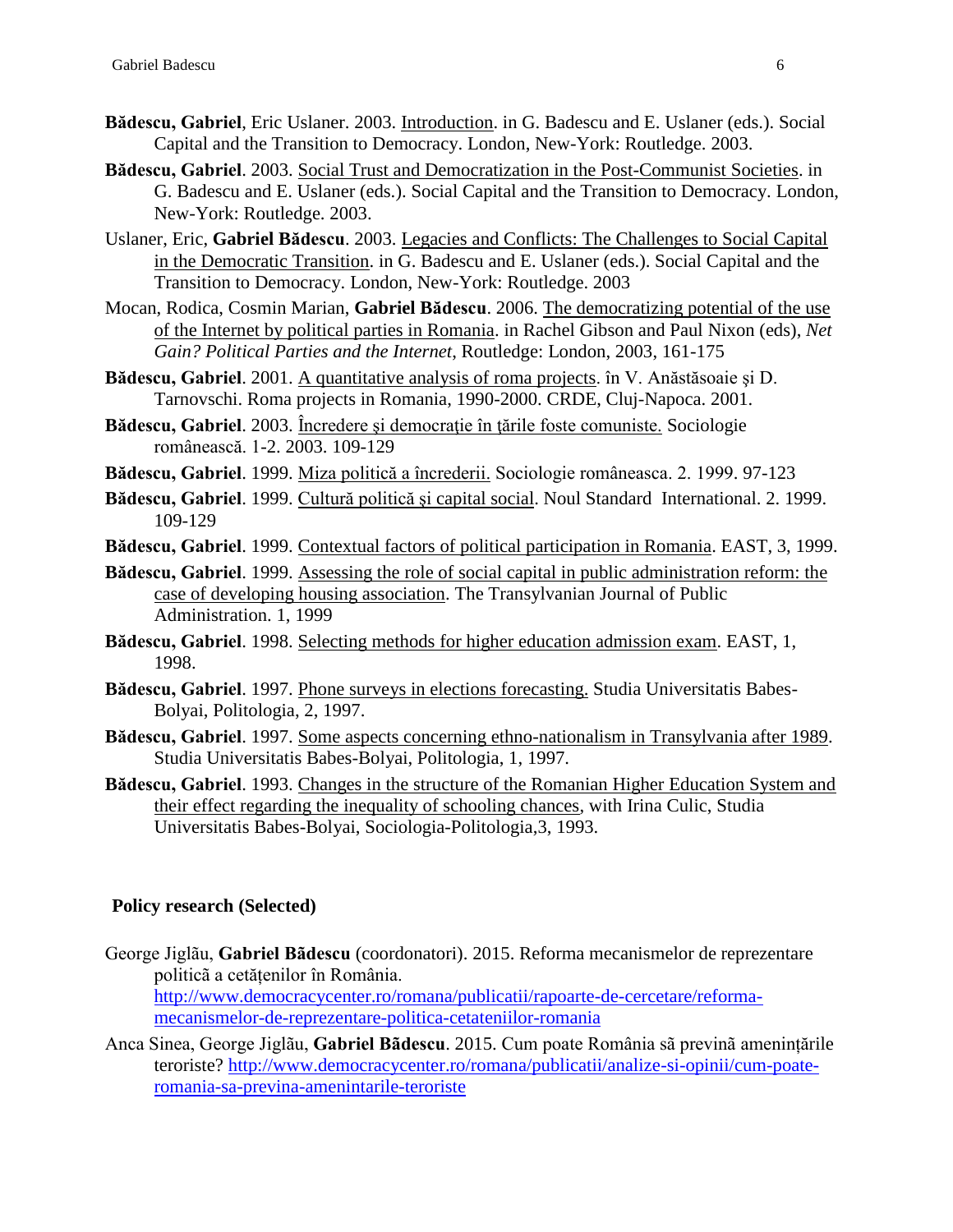George Jiglãu, **Gabriel Bãdescu**. 2015. Recomandãri privind legea alegerilor locale. [http://www.democracycenter.ro/romana/publicatii/policy-briefs/recomandari-privind-legea](http://www.democracycenter.ro/romana/publicatii/policy-briefs/recomandari-privind-legea-alegerilor-locale)[alegerilor-locale](http://www.democracycenter.ro/romana/publicatii/policy-briefs/recomandari-privind-legea-alegerilor-locale)

### **RESEARCH EXPERIENCE (as project director)**

2011-2015. Generalized trust, cultural diversity and institutions: a longitudinal and experimental study (TDI), Project funded by the Romanian National University Research Council. (PN-II-PCE-ID-3-2011-0578). RON 1260000 (Euro 380000)

2012-2013. Political culture in Slovenia and Romania: a comparative analysis. RON 30400 (Euro 9200)

2007-2010. Education, internet and democratic values. A longitudinal and comparative study of the effects of youth involvement in real and virtual groups of socialization on civic culture. Project funded by the Romanian National University Research Council. (PN-II-PCE-ID-3-2007- 0478). RON 569576 (Euro 173000)

2009-2010. Strengthening the National Institutional and Education Capacity to implement official development assistance projects and programmes. USD 20000

2007-2008. Civic culture through education. a research on the relation between school, social participation and democratic attitudes. Project funded by the Romanian National University Research Council. RON 190555 (Euro 61000)

2006-2007. Strengthening democracy through professional associations. Project funded by the Chiang Ching-kuo Foundation for International Scholarly Exchange

2005-2006. Profiles of local democracy: monitoring local political institutions in new democracies. Project funded by the LGI Budapest.

2005-2006. Social and economic effects of labor migration in romania. 2005-2006. Project funded by IDEEA.

2005-2006. Political culture and civic involvement. Project funded by National University Research Council.

2001-2004. Civil society and democratization in the Balkan countries. Funded by the Blue Bird Research Fellowship at Central European University, Budapest.

2001-2002. Citizenship and participation in Romania and Moldova. Funded by the International Research and Exchanges Board. Co-directors: Paul Sum, Eric Uslaner, Cosmin Marian and Mihai Pisica.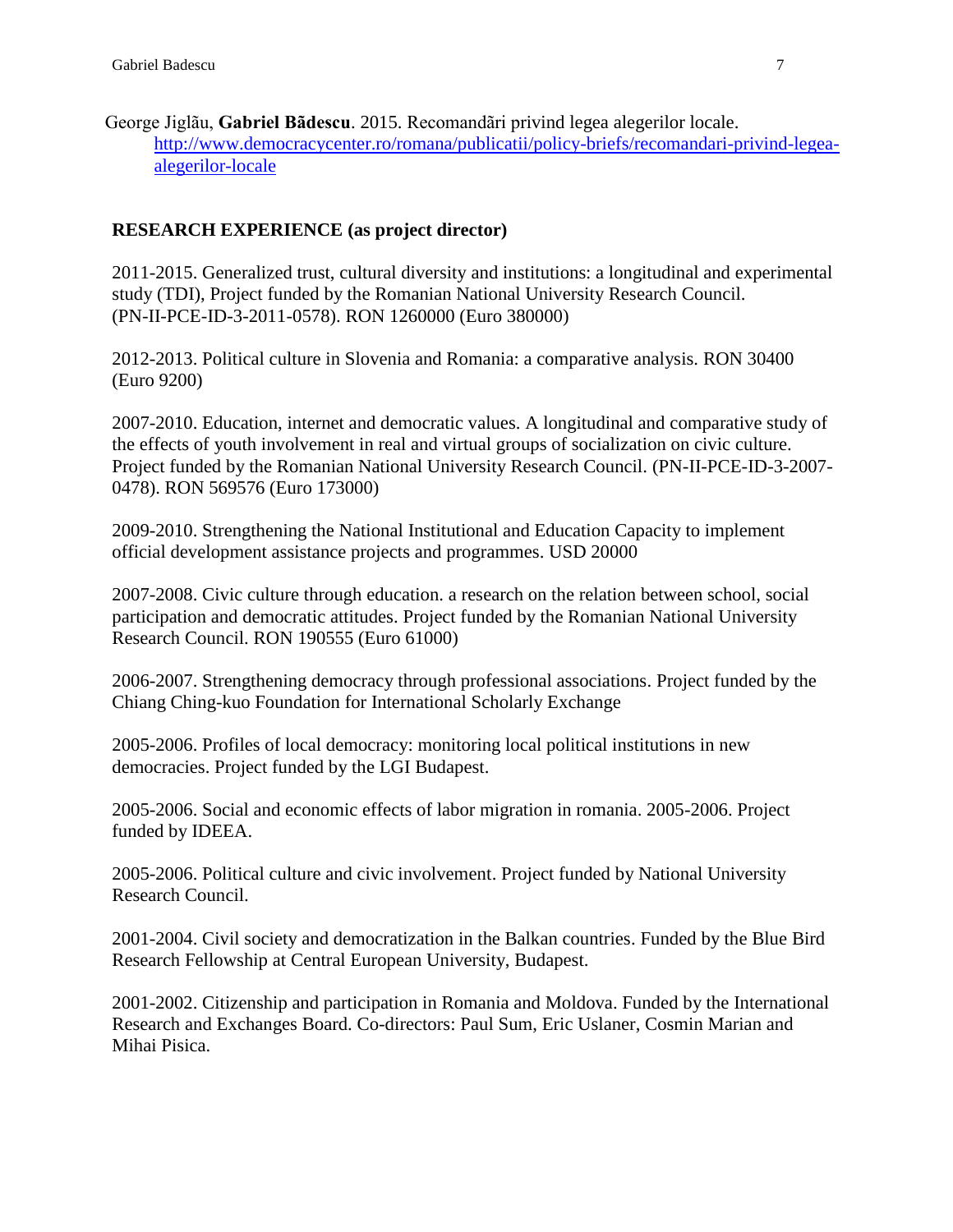1998-1999. Assessing the role of social capital in developing housing associations. Open Society Institute –Budapest.

1996-1997. Romanian political culture project. Part of the Comparative Study of Electoral Systems [\(www.cses.org\)](http://www.cses.org/). funded by the International Research and Exchanges Board and American Council of Learned Societies.

### **PAPER PRESENTATIONS (Selected)**

Generalized Trust and Diversity in the Classroom: A Longitudinal Study of Romanian Adolescents. with Paul Sum. 2015 APSA Annual Meeting. San Francisco

Generalized trust and economic diversity in the classroom: a longitudinal study of Romanian adolescents. with Paul Sum. Society for Romanian Studies Conference. Bucharest, Romania. June 2015

The political resocialization of Romanian migrants. with Daniela Angi. International Networking Conference Emigration and Immigration on the Balkans in the focus of Political Psychology. October 30th – November 1th, 2015 , Sofia, Bulgaria

How do social trust impact the relationship between media and democracy. Media and Democracy: Central Eastern Europe in a comparative context. Oxford University. 09-11 July 2013.

Online activism and protests in Romania. with Toma Burean. Politics of Provocation: Citizen Involvement and Institutional Reforms Across the Globe" (workshop 3) at the 41st ECPR Joint Sessions of Workshops at the Johannes Gutenberg Universität, Mainz (March 11-16, 2013).

The Ideological Mapping of Political Parties in Romania. with George Jiglau and Toma Burean. The Relationship between Dimensions of Competition and Ideological Consistency. In ECPR General Conference (pp. 4-7).

Party institutionalisation, electoral volatility and ideological voting in Romania. Parties and Party Systems in Central and Eastern Europe, St Antony's College, Oxford, UK, 16 – 17 November 2012

Determinants of Social Trust in a Longitudinal Study of Romanian Youth (with Paul E. Sum). Paper presented at the 69th Annual National Conference of the MPSA, March 31 – April 3, 2012, Palmer House Hilton, Chicago, IL

Effects of Diversity on Generalized Trust: Attitudes among Romanian Migrants in Italy and Spain. (with Paul E. Sum). Paper presented at the 69th Annual National Conference of the MPSA, March 31 – April 3, 2012, Palmer House Hilton, Chicago, IL

Effects of interpersonal trust on access to health care during economic crisis. The 24th European Health Psychology Conference: Families, children and health. Cluj-Napoca (September 1-4, 2010)

Coming Home: Attitudes and Behaviors of Romanian Migrant Workers Returning from Abroad. (with Paul Sum) Paper presented at the 66th National Conference of the Midwest Political Science Association, Chicago (April 3-6, 2008)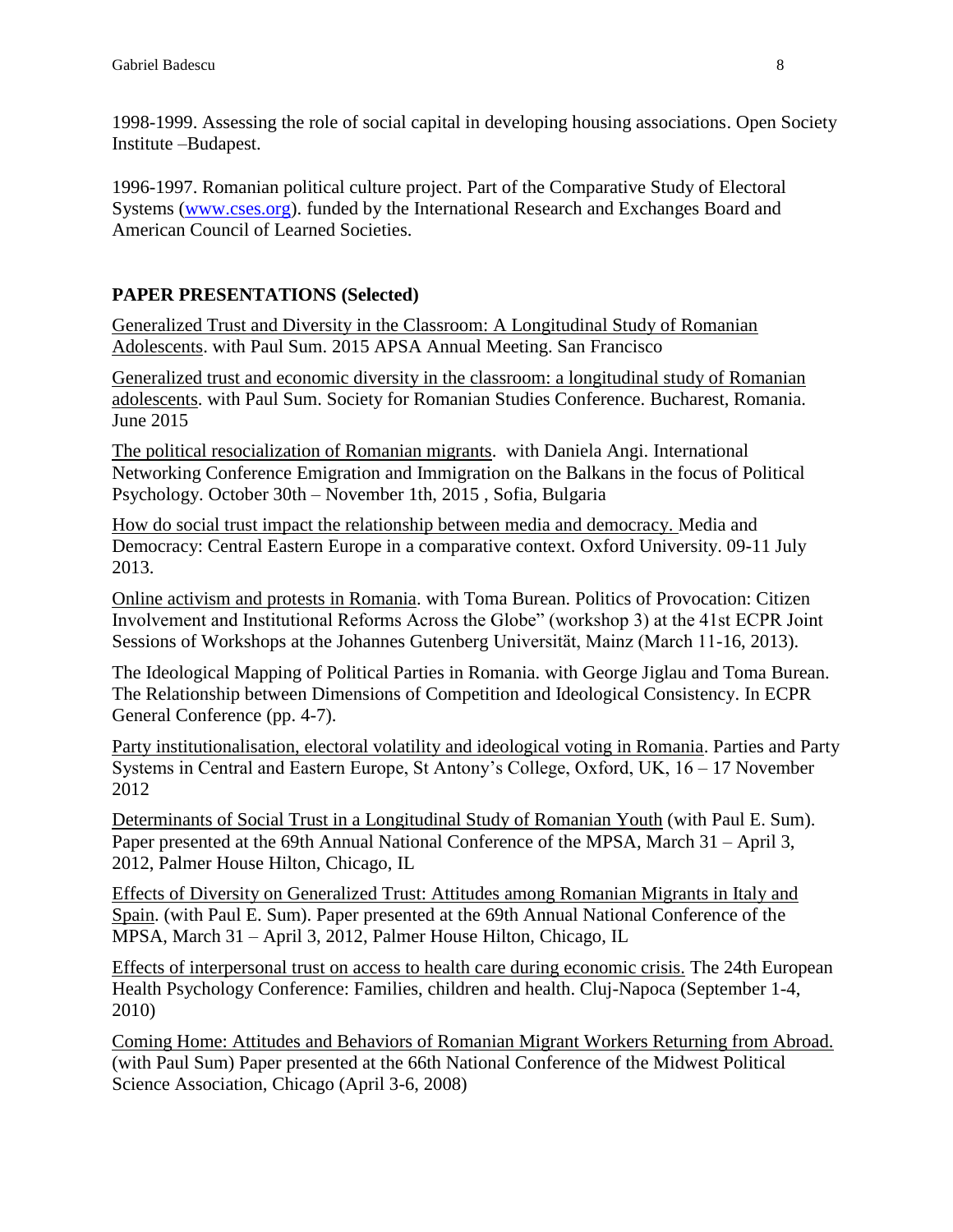Political Trust, Participation and Interest among Young People. Survey Results from Belgium, Canada and Romania. with Marc Hooghe. American Political Science Association, Chicago, 30/08-2/09/2007, pp. 18

Better Democrats in Bulgaria and Romania by E.U. Enlargement? Paper presented at the "International Conference on the 5th Enlargement of EU? The Challenge and Perspective". Tamkang University, Taipei, December 19, 2006

Mapping Political Preferences: The Emergence of Citizen Left-Right Orientations in New Democracies. with Paul Sum. Paper presented at the International Conference on "Elections and Democratic Governance", Organized by the National Election Studies, University of Michigan, Washington DC, September 1-3, 2005

The Importance of the Left-Right Orientations in the New Democracies. with Paul Sum. Paper presented at the International Conference on "Elections and Democratic Governance", Organized by the Institute of Political Science, Academia Sinica (IPSAS), Taipei, April 10-11, 2005

Civic Engagement and Democratization in Former Communist Countries. Paper presented at the 28th Annual Mid-Atlantic Slavic Conference of the AAASS, Barnard College in New York, March 27, 2004.

Trust, taxes and social inequality in Romania. Paper presented at the Conference on "Tax Evasion, Trust and State Capacity", University of St. Gallen, St. Gallen, Switzerland, October 17-19, 2003.

Historical Legacies and Social Capital: Comparing Romania and Germany on a Regional Level, (with Paul Sum). Paper presented at the 2003 Annual Meeting of the American Political Science Association. 28-31 August 2003 in Philadelphia, USA.

Democratization, trust, and civic engagement: The Democratic Transition in Romania and the Republic of Moldova. (with Eric Uslaner and Paul Sum). Paper presented at the European Consortium for Political Research, Joint Sessions of Workshops, Workshop on Bringing Citizens Back In - Political Participation and Participatory Democracy, March 28-April 2, 2003.

Historical Legacies and Social Capital: Comparing Romania and Germany on a Regional Level. with Paul Sum. Paper presented at the 2003 Annual Meeting of the American Political Science Association, August 28 - August 31, 2003.

Attitudes toward social inequality in Romania after 1989. Paper presented at the International Conference on Inequality, Poverty and Social Inclusion in South East Europe, Belgrade, July 11- 12, 2003

Democratization, trust, and civic engagement: The Democratic Transition in Romania and the Republic of Moldova. with Eric Uslaner and Paul Sum. Paper presented at the European Consortium for Political Research, Joint Sessions of Workshops, Workshop on Bringing Citizens Back In - Political Participation and Participatory Democracy, March 28-April 2, 2003.

Honesty, Trust, and Legal Norms in the Transition to Democracy: Why Bo Rothstein Is Better Able to Explain Sweden than Romania. with Eric Uslaner. Paper presented at the at the Collegium Budapest Project on Honesty and Trust Conference, Workshop on Formal and Informal Cooperation, November 22-23, 2002.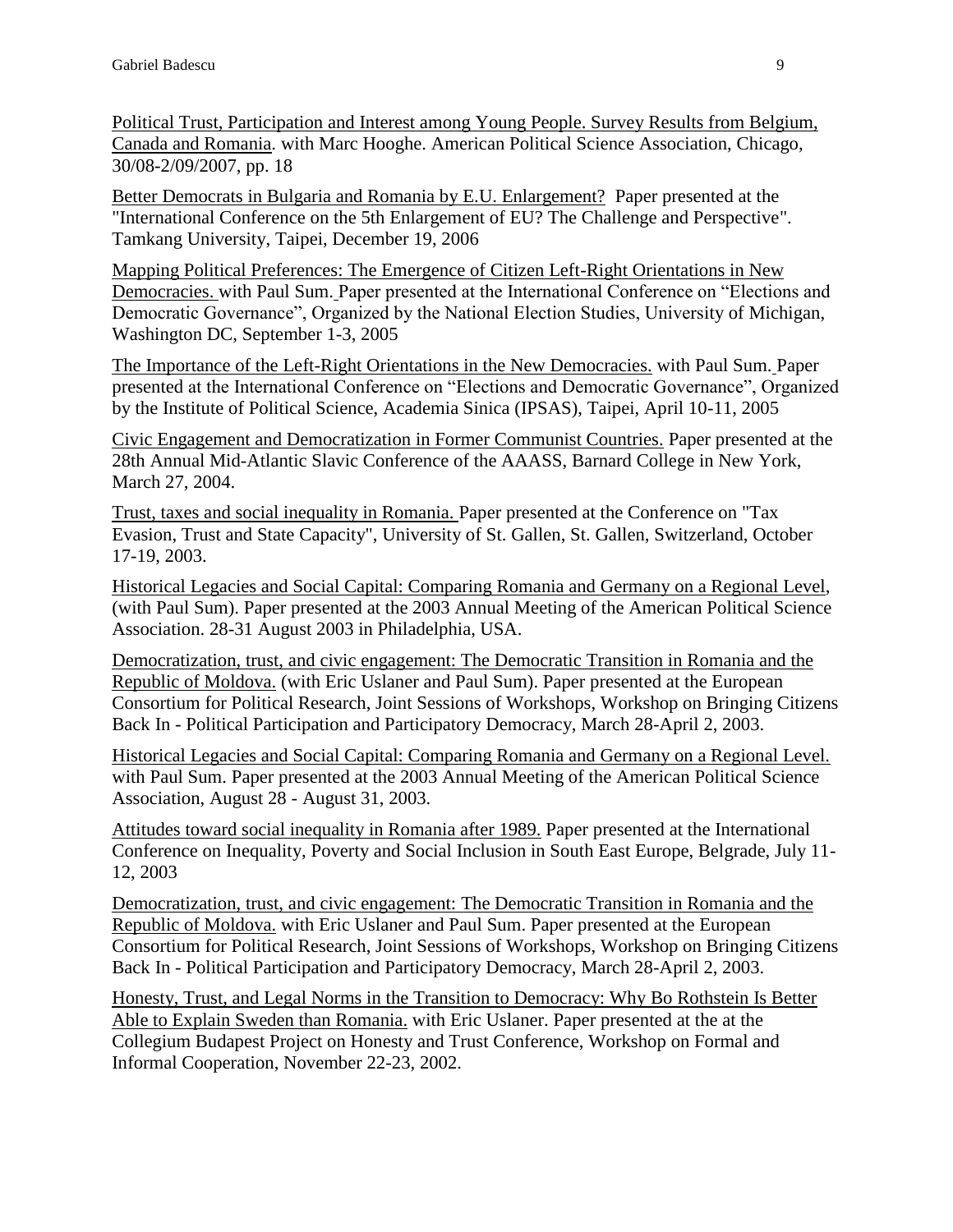Participation in Voluntary Associations. with Katja Neller. Paper presented at the Citizen, Involvement and Democracy Network meeting in Madrid. November 2002.

# **OTHER PUBLICATIONS**

Přemysl Rosůlek. 2015. Interview with Gabriel Badescu on internationalization of social sciences in CEE. Acta FF ZČU. 3/14. pp.212-219. [http://www.ff.zcu.cz/files/Acta-](http://www.ff.zcu.cz/files/Acta-FF/2014/ACTA_FF_2014_3.pdf)[FF/2014/ACTA\\_FF\\_2014\\_3.pdf](http://www.ff.zcu.cz/files/Acta-FF/2014/ACTA_FF_2014_3.pdf)

Știință în limba maghiară în România. Corbii Albi. November 2015.

<http://corbiialbi.ro/index.php/compas/470-536-tiin-539-a-in-limba-maghiara-in-romania/>

De ce ar trebui să alegem primarii în două tururi de scrutin. (with George Jiglau). April 2015. Cogitus. [http://www.cogitus.ro/administratie/de-ce-ar-trebui-sa-alegem-primarii-in-doua-tururi](http://www.cogitus.ro/administratie/de-ce-ar-trebui-sa-alegem-primarii-in-doua-tururi-de-scrutin)[de-scrutin](http://www.cogitus.ro/administratie/de-ce-ar-trebui-sa-alegem-primarii-in-doua-tururi-de-scrutin)

Bădescu, Gabriel, Niculina Petre, Daniela Angi. 2014. Bunăstarea copilului din mediul rural. Cluj: Risoprint. 126p ISBN 978-973-53-1290-9 [\(http://www.worldvision.ro/\\_downloads/allgemein/Bunastarea\\_copilului\\_2014.pdf\)](http://www.worldvision.ro/_downloads/allgemein/Bunastarea_copilului_2014.pdf)

O busolă pentru teritorii lingvistice. Corbii Albi. November 2014.

<http://corbiialbi.ro/index.php/contact/71-o-busol-pentru-teritorii-lingvistice/>

Discursul instigator la ură în România. co-editor with Daniela Angi. 2014. Fondul ONG. [http://www.fdsc.ro/library/files/studiul\\_diu\\_integral.pdf](http://www.fdsc.ro/library/files/studiul_diu_integral.pdf)

Protestul nu e o vacă. Sau despre alternanța perioadelor în care oamenii devin activi public. Cogitus. September 2013. [http://www.cogitus.ro/politica/protestul-nu-e-o-vaca-sau-despre](http://www.cogitus.ro/politica/protestul-nu-e-o-vaca-sau-despre-alternanta-perioadelor-in-care-oamenii-devin-activi-public)[alternanta-perioadelor-in-care-oamenii-devin-activi-public](http://www.cogitus.ro/politica/protestul-nu-e-o-vaca-sau-despre-alternanta-perioadelor-in-care-oamenii-devin-activi-public)

Romania badly needs a stable government to emerge from the aftermath of Sunday's elections. EUROPP – European Politics and Policy. December 2012. <http://blogs.lse.ac.uk/europpblog/2012/12/14/romania-elections-2012-badescu>

Bunăstarea copilului din mediul rural. (with Niculina Petre). Cluj-Napoca: Risoprint. Mai 2012. [http://www.worldvision.ro/\\_downloads/allgemein/Raport\\_Bunastarea\\_copilului\\_din\\_mediul\\_rura](http://www.worldvision.ro/_downloads/allgemein/Raport_Bunastarea_copilului_din_mediul_rural.pdf) [l.pdf](http://www.worldvision.ro/_downloads/allgemein/Raport_Bunastarea_copilului_din_mediul_rural.pdf)

Ce a fost mai uşor a trecut. DemocratieUBB. March 2012.<http://www.democratieubb.ro/?p=2088>

Cei 364! DemocratieUBB. March 2012.<http://www.democratieubb.ro/?p=1893>

Informaţii care încă ne lipsesc. DemocratieUBB. February 2012. <http://www.democratieubb.ro/?p=1516>

Impresii după Dezbaterea 2 şi câteva comentarii despre concursurile din UBB. February 2012. <http://www.democratieubb.ro/?p=1239>

Despre Nemo și două tipuri de performanță. Cogitus. November 2011. <http://www.cogitus.ro/educatie/despre-nemo-si-doua-tipuri-de-performanta>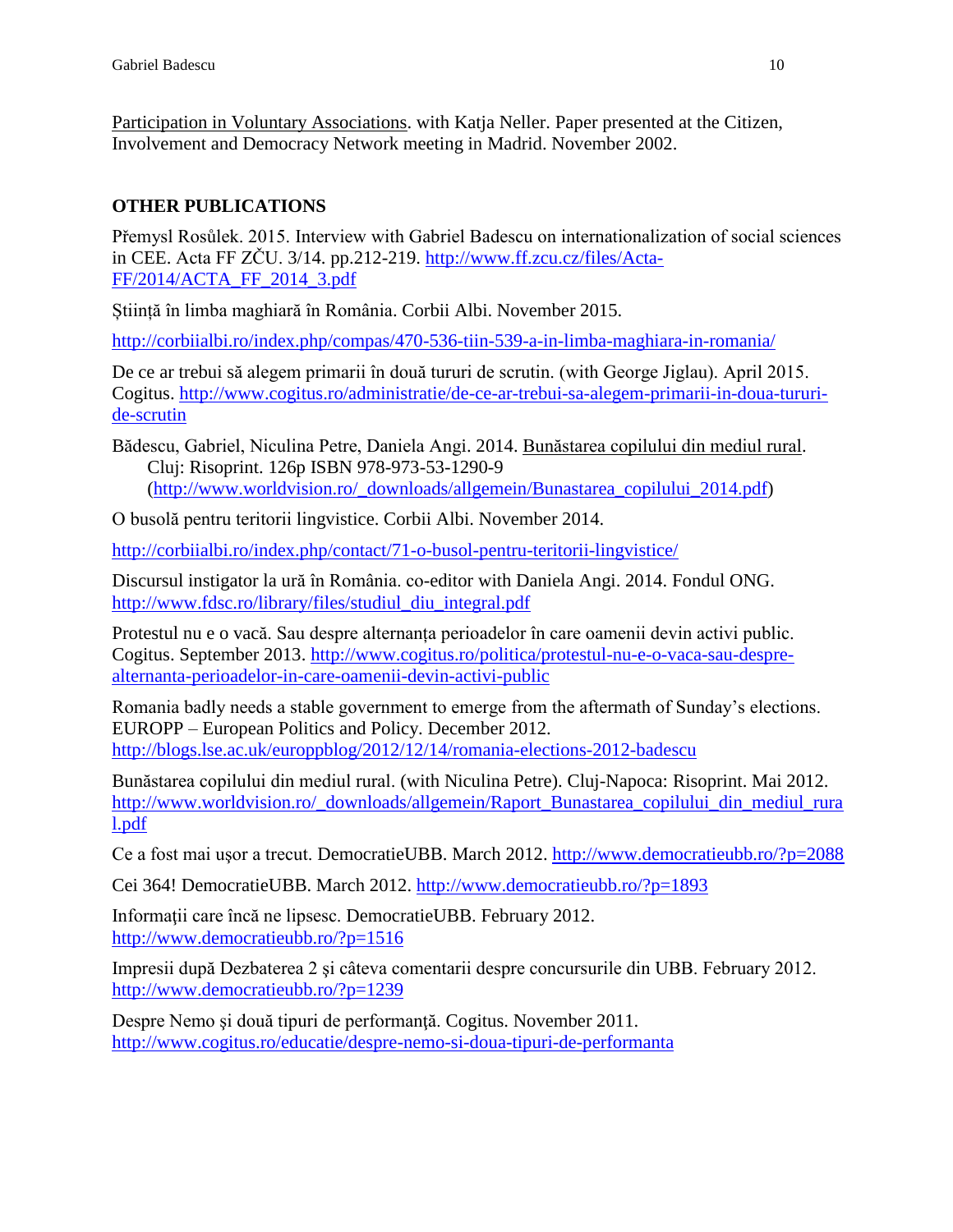Un alt fel de bacalaureat. Rezultate ale cercetării românești într-o competitie europeană. Cogitus. September 2011. [http://www.cogitus.ro/educatie/un-alt-fel-de-bacalaureat-rezultate-ale-cercetarii](http://www.cogitus.ro/educatie/un-alt-fel-de-bacalaureat-rezultate-ale-cercetarii-romanesti-intr-o-competitie-europeana)[romanesti-intr-o-competitie-europeana](http://www.cogitus.ro/educatie/un-alt-fel-de-bacalaureat-rezultate-ale-cercetarii-romanesti-intr-o-competitie-europeana)

Bacalaureat 2011. Câteva grafice, cifre şi comentarii. Iulie 2011. <http://www.cogitus.ro/educatie/cateva-grafice-cifre-si-comentarii-despre-bacalaureat>

Ştefania Isăilă, Gabriel Bădescu, Anca Miron. Ocuparea ca mijloc activ în combaterea sărăciei şi promovarea incluziunii sociale. Cluj: Institutul de Formare Economică şi Socială. May 2011. [http://stp-nv.ro/docs/studiu\\_regional\\_incluziune\\_sociala.pdf](http://stp-nv.ro/docs/studiu_regional_incluziune_sociala.pdf)

Efecte politice ale migraţiei. Rezultate ale unui sondaj Cogitus. Cogitus April 2011. [http://www.cogitus.ro/politica/efecte-politice-ale-migratiei-rezultate-ale-unui-sondaj-cogitus.](http://www.cogitus.ro/politica/efecte-politice-ale-migratiei-rezultate-ale-unui-sondaj-cogitus)

Wunderkind, olimpici și angajați de top. Ce fel de performanță ne dorim în educație. Cogitus. December 2010. [http://www.cogitus.ro/educatie/ce-fel-de-performanta-ne-dorim-in-educatie.](http://www.cogitus.ro/educatie/ce-fel-de-performanta-ne-dorim-in-educatie)

Cum să câştigăm la ruletă. Cogitus. November 2010.

[www.cogitus.ro/educatie/cum-sa-castigam-la-ruleta.](http://www.cogitus.ro/educatie/cum-sa-castigam-la-ruleta)

Democrație sau pragmatism. Doar obediență. Cogitus. November 2010.

[www.cogitus.ro/politica/democratie-sau-pragmatism-doar-obedienta](http://www.cogitus.ro/politica/democratie-sau-pragmatism-doar-obedienta)

Implicarea civică şi politică a tinerilor. with M. Comşa, A. Gheorghiţă, C. Stănuş, C. Tufiş. Constanţa: Dobrogea. 2010

Roma Inclusion Barometer. with V. Grigoraş, C. Rughiniş, M. Voicu, O. Voicu. Bucharest: Open Society Foundation. 2007

Calități de bun cetătean: încredere, toleranță, solidaritate și orientări pro-antreprenoriale. Eurobarometrul Rural. Valori Europene în Sate Româneşti. 2006.

Stiintele sociale romanesti in tranzitie. (The Transition of the Romanian Social Sciences). Observator Cultural. August 26-September 1. 2003.

Atitudini si perceptii privind inegalitatea sociala in Romania (Attitudes and Perceptions on Social Inequality in Romania). Public Opinion Barometer Survey Report. May 2003.

Cultura politica si participare. (Political Culture and Participation). Public Opinion Barometer Survey Report. May 2002.

Cetateni si institutii (Citizens and Institutions). Public Opinion Barometer Survey Report. November 2001.

# **INVITED LECTURES**

Democracy and inequality. School of Advanced Social Studies in Ljubljana. April 2015. The evolution of generalized trust and income inequality. Institut International des Sciences Administratives (IISA), KU Leuven. June 2014.

Social trust, ethnic diversity and income inequality: a longitudinal study of youth. School of Advanced Social Studies in Nova Gorica. April 2013.

Effects of migration on generalized trust. University of Bielefeld. April 2011. Trust and Civic Engagement after 1989. University of Maryland. College Park. November 2009.